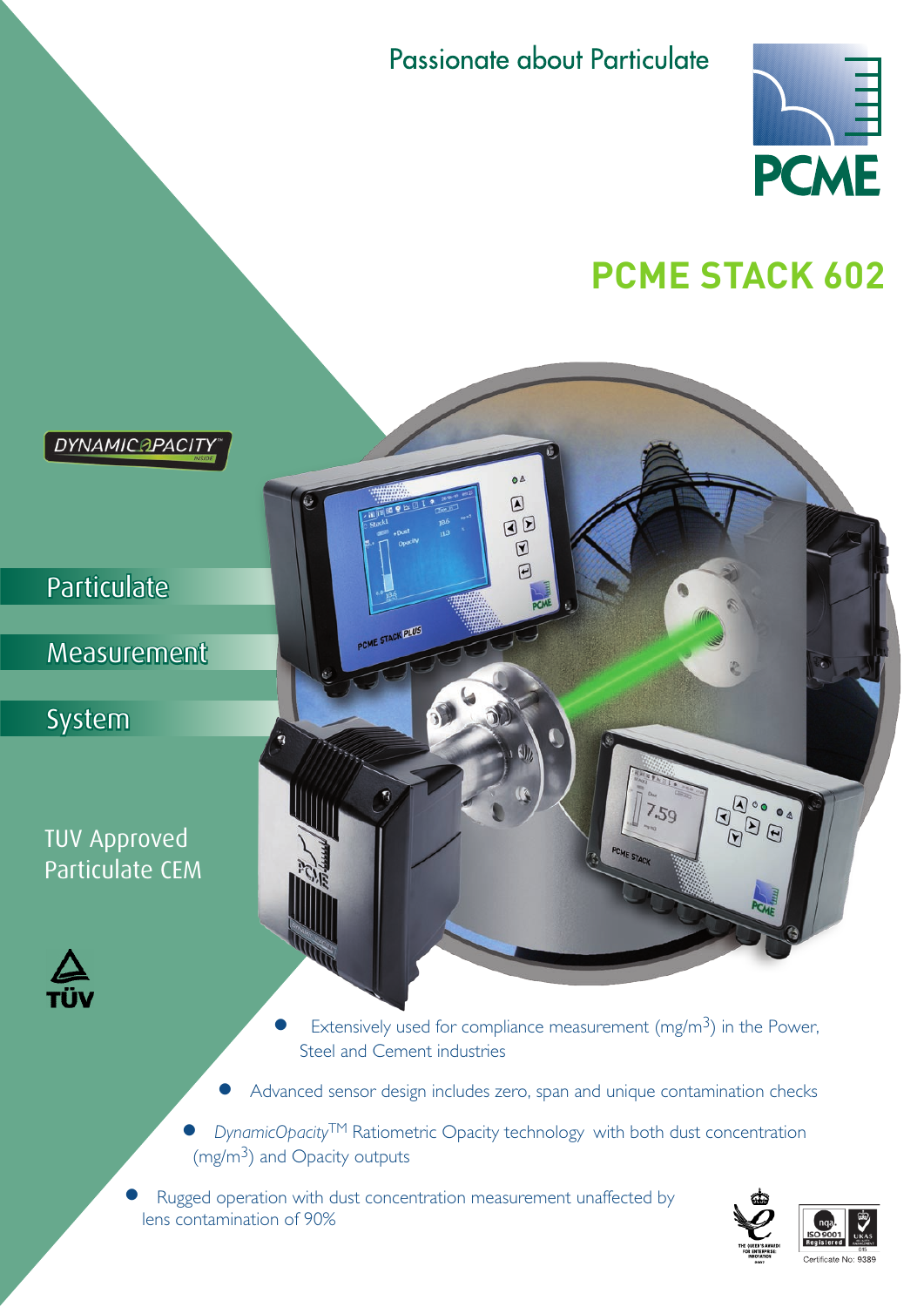# pplication

#### **Instrument Overview**



The PCME STACK 602 is a modbus based cross-stack optical measuring system which uses a dynamic sensing technique to measure the rate of change of light (*DynamicOpacity*TM Ratiometric Opacity technology) as particulates pass through a modulated light beam. This proven optical technique, coupled with advanced design features, offers significant reliability and resolution advantages over traditional Opacity monitors and virtually overcomes lens fouling associated with standard Opacity monitors.

The PCME STACK 602 is tested by TUV. Tests show identical quality of the PCME STACK 602 and the SC600T (with TUV/QAL I and MCERTS type approvals).

### **Principles of Operation**

The PCME STACK 602 measures the effect of particles on a light beam transmitted across the stack. The instrument measures the ratio of the temporal variation in intensity, unlike traditional Opacity instruments in which the beam intensity is simply measured. This intensity variation derives from the statistical variations in the distribution of particles in the air-stream. The higher the concentration of particles, the greater the range of variation. A linear relationship between instrument ouput and dust concentration has been demonstrated in 3rd party independent approvals such as TUV. This permits the instrument to be calibrated in mg/m<sup>3</sup> by comparison to the Standard Reference Method of Iso-kinetic Sampling (ISO 9096) for specific applications (eg fixed load Power Plant and electrostatic Precipitator applications).

The PCME STACK 602 is primarily used for applications with Electrostatic Precipitator boilers, calciners and large diameter emission stacks, where dust levels are typically above 10 mg/m<sup>3\*</sup>. Much higher dust levels can be monitored up to 1,000 mg/m<sup>3\*</sup> with the same instrument which is TUV approved for combustion type applications+.

The PCME STACK 602 can also measure Opacity (and extinction) directly and this output is available for processes which are still regulated and controlled in terms of Opacity (Colour impact) rather than dust concentration in mg/m3.

\*Application dependant +TUV certified against process parameters. Details on request.

#### **Extended Maintenance Interval**

*DynamicOpacity*TM Ratiometric Opacity technology instruments are often used to replace Opacity instruments which require extensive maintenance and servicing time. In 'dust mode' the PCME STACK 602 uses a ratiometric measurement method with the significant advantage that this ratio is unaffected by lens contamination. This allows the instrument to operate while the lens contaminination has exceeded 90%. Air purges should be connected to the transmitter and receiver heads to provide a positive displacement of air away from the lens surfaces, however, since air usage is in the order of 30-60 litres/min it is economical to use plant instrument air rather than install specific air blower systems.

The transmitter and receiver heads are designed so that the lens can be accessed and cleaned without the need for disconnecting flanges from the stack ensuring correct alignment even after maintenance intervals.

| Lens Condition    | Light Intensity | Variation | Scintillation                  |
|-------------------|-----------------|-----------|--------------------------------|
| 100% transmission |                 | $\times$  | $\times$ /l                    |
| 90% transmission  | 0.91            | 0.9x      | $0.9 \times 0.91 = x$          |
| 50% transmission  | 0.51            | 0.5x      | $0.5 \times 10.51 = \times 11$ |

#### **Automatic Zero and Span Checks**

The instrument has automatic zero and span checks which monitor for instrument integrity. These checks simulate the operation of the instrument and permit any internal instrument problems to be self-detected. Span checks for the CEM are implemented automatically and are performed by varying the light intensity in the transmitter head. The zero check involves measuring the variation with no transmitter light present. These checks are carried out automatically over a period of 3 hours.





Increasing dust concentration influences Opacity and DynamicOpacityTM Ratiometric Opacity technology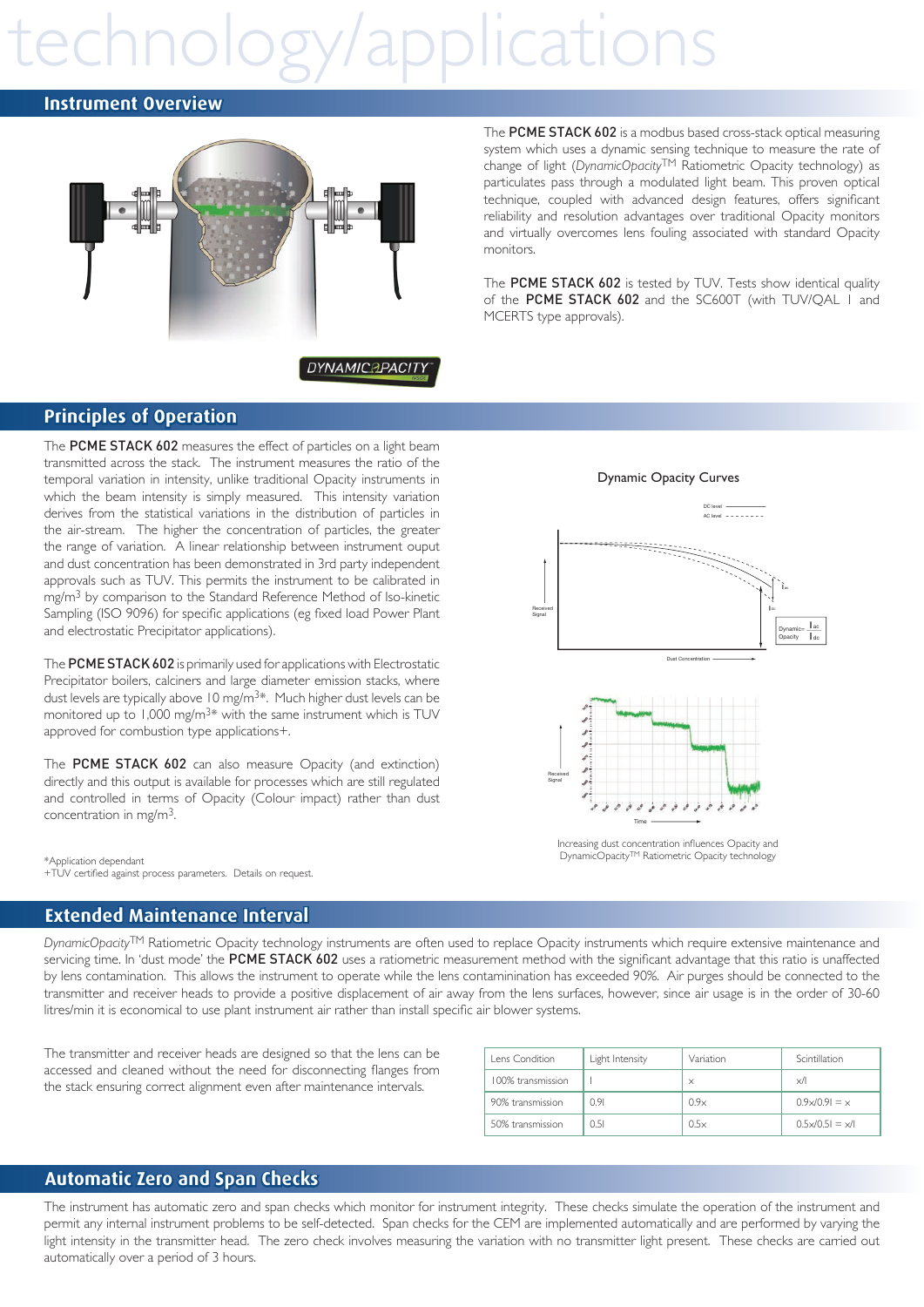# **uct features**

# **Monitoring Range**

| Operational Range          | $<$ 10 to 1000 mg/m <sup>3*</sup> | <b>Stack Sizes</b> | I to 15 metres               |
|----------------------------|-----------------------------------|--------------------|------------------------------|
| Stack Temperature (option) | up to 400°C, up to 600°C          | Output Range       | User defined over full range |

\*Application dependant

# **Instrument Specifications**



## **Control Unit Options**

| m<br>10.0<br>mg/m                                                                     | τ<br>喫<br>Device <b>Estack1</b> Dust | 26/86/89<br>$\cdot$<br>Long    | 89118<br>Short<br>Pulse                          |  |
|---------------------------------------------------------------------------------------|--------------------------------------|--------------------------------|--------------------------------------------------|--|
| 0.00<br>25/86/89<br><b>STORE</b><br>17:36:00<br>Combined display<br>of dust $(mg/m3)$ | 00                                   | $\bigoplus$ $\bigoplus$        | Long term log<br>used for emissions<br>reporting |  |
| and<br>opacity readings                                                               | Ï.<br>а<br>应                         | 26/86/89<br>$\cdot$<br>Zoon in | 89:23                                            |  |
| $-1$ <i>i</i> in its<br>50.0                                                          | $\rightarrow$ Dust                   | 18.6                           | ng/n3                                            |  |
| 0.0                                                                                   | <b>Opacity</b>                       | 11.3                           | ×                                                |  |



|                                                                                                       | Standard System                                                                                                                                                                                     | PLUS System                                                                                                                                                                                                 |
|-------------------------------------------------------------------------------------------------------|-----------------------------------------------------------------------------------------------------------------------------------------------------------------------------------------------------|-------------------------------------------------------------------------------------------------------------------------------------------------------------------------------------------------------------|
| Controller Type                                                                                       | Interface module                                                                                                                                                                                    | MultiController                                                                                                                                                                                             |
| No of Channels                                                                                        | ı                                                                                                                                                                                                   | $1 - 16$                                                                                                                                                                                                    |
| ICON Driven Multilingual Menus                                                                        | Emission and Alarm levels<br>Quality Assurance results<br>Calibration screens<br>Review data logs<br>Show graph and bar chart<br>Set up and password<br>Advanced calculations (Mass, normalisation) | Emission and Alarm levels<br>Quality Assurance results<br>Calibration screens<br>Review data logs<br>Show graphs and multi bar charts<br>Set up and password<br>Advanced calculations (Mass, normalisation) |
| Bagfilter Optimisation Diagnostics                                                                    | Pulse log review for diagnosing location<br>of leaking bags                                                                                                                                         | Pulse log review for diagnosing location<br>of leaking bags                                                                                                                                                 |
| Emission Data Logs<br>Long (averages for reporting)<br>Short (process trends)<br>Pulse data<br>Alarms | Capacity stated for 1 sensor<br>2 months @ 15 minutes<br>7 days @   minute<br>2 hours $@ $ i second<br>500 entries                                                                                  | Capacity stated for 4 sensors<br>2 months @ 15 minutes<br>7 days @   minute<br>2 hour $@$   second<br>500 entries                                                                                           |
| Ethernet Enabled Option                                                                               | <b>None</b>                                                                                                                                                                                         | Ethernet (Modbus TCP) (optional)                                                                                                                                                                            |
| Outputs                                                                                               | I x RS-485 (Modbus RTU)<br>$1 \times 4$ -20mA (500 ohm)<br>2 x Relay (2A@250V, user selectable)                                                                                                     | I x RS-485 (Modbus RTU)<br>$4 \times 4 - 20$ mA (500 ohm)<br>$4 \times$ Relay (2A @250V, user selectable)                                                                                                   |
| Inputs                                                                                                | I input for plant off indication, bag cleaning<br>reference and multiple calibrations                                                                                                               | 4 inputs for plant off indication, bag cleaning<br>reference and multiple calibrations                                                                                                                      |
| Enclosure Size (mm)                                                                                   | 220 W x 123 H x 80 D                                                                                                                                                                                | $263$ W $\times$ 160 H $\times$ 91 D                                                                                                                                                                        |
| Power Supply                                                                                          | 90 to 260 VAC (50/60Hz), IA                                                                                                                                                                         | 90 to 260 VAC (50/60Hz), IA                                                                                                                                                                                 |

Note: Additional 4-20 mA and Relay output also available from optional accessory components.